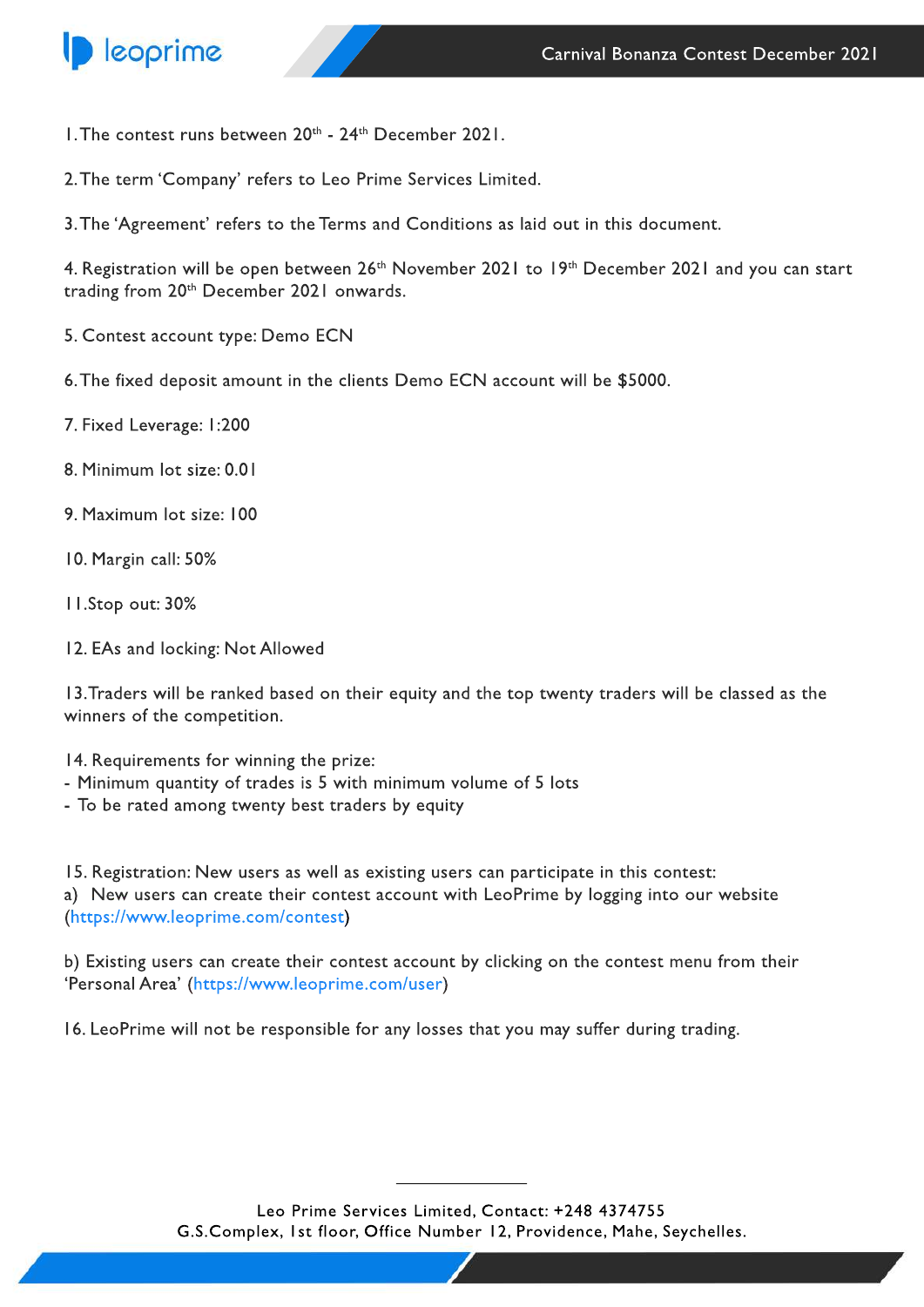

17. LeoPrime reserves the right to alter the terms and conditions of this contest without any prior notice in case there is evidence which confirms any violation or breach of this document.

18. LeoPrime reserves the right to cancel the contest without any prior notice if we find that there is a serious violation or breach of the terms and conditions. Also, any consequences occurred due to this cancellation will not be borne by the company, legal or otherwise.

19. Your traded positions must exceed 5 minutes. Trades closed before that time will not be considered as valid trades for the contest.

20. A client who is participating in this contest, if found to commit fraud or illegal activity, will thereby automatically have their account cancelled without prior notice. This includes the immediate cancellation of any transactions carried out that are related to the account. LeoPrime will not be liable for any consequences arising out of this termination.

21. Every client is allowed a maximum of one contest account. If several contest accounts are found belonging to one person or if such suspicions arise, including an IP address match, contact info match, etc., then all the contest accounts will be immediately cancelled, your trades will be cancelled, and your account will be blocked.

22. The Company reserves the right to decline or reject the participant without explaining the reason.

23. The Company reserves the right to amend or modify the contest terms and conditions without prior notice.

24. The official language of the Agreement is British English. In case of variant readings of translated versions of the Agreement, the Agreement in English is only considered as a prior reference standard.

## **Winners and Rewards:**

1. Total Prize Pool amount is \$10000

- 2. Calculations will be done in USD only.
- 3. Top 20 Participants will be rewarded the money prizes as shown in Table below: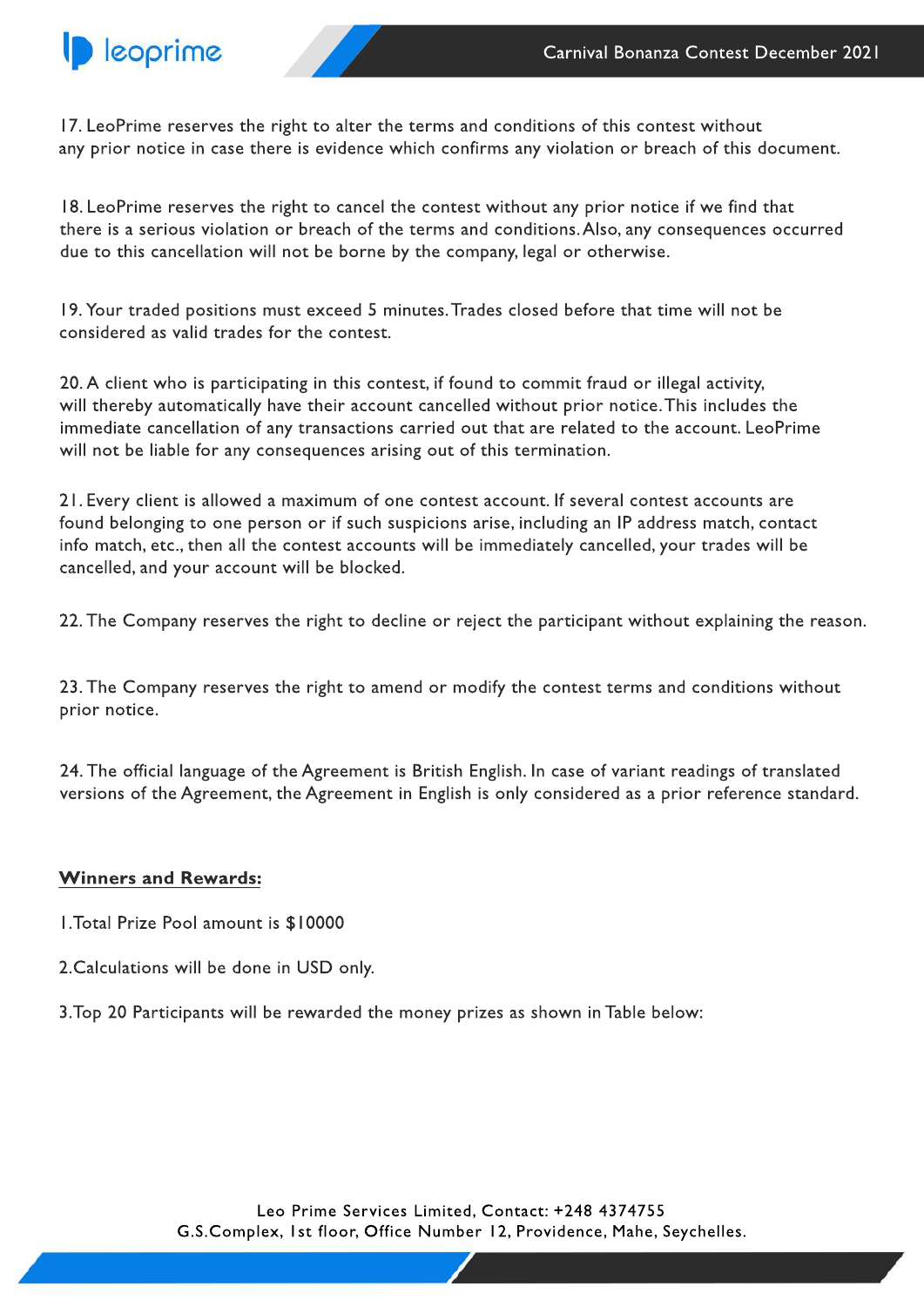| Winner's<br><b>Ranking</b> | <b>Prize Money</b><br>Won (USD \$) | Withdrawable<br>(USD | <b>Tradable</b><br>(USD | <b>Rules for Withdrawal</b> |
|----------------------------|------------------------------------|----------------------|-------------------------|-----------------------------|
| $ $ st                     | \$3000                             | \$3000               |                         | Entirely withdrawable.      |
| 2 <sup>nd</sup>            | \$2000                             | \$2000               |                         | Entirely withdrawable.      |
| 3 <sup>rd</sup>            | \$1200                             | \$1200               |                         | Entirely withdrawable.      |
| 4 <sup>th</sup>            | \$900                              | \$900                |                         | Entirely withdrawable.      |
| 5 <sup>th</sup>            | \$600                              | \$600                |                         | Entirely withdrawable.      |
| 6 <sup>th</sup>            | \$500                              | \$500                |                         | Entirely withdrawable.      |
| 7 <sup>th</sup>            | \$350                              | \$350                |                         | Entirely withdrawable.      |
| 8 <sup>th</sup>            | \$200                              | \$200                |                         | Entirely withdrawable.      |
| 9 <sup>th</sup>            | \$150                              | \$150                |                         | Entirely withdrawable.      |
| 10 <sup>th</sup>           | \$100                              | \$100                |                         | Entirely withdrawable.      |
| $11th$ to $20th$           | \$100                              |                      | \$100                   | *No Deposit Bonus T&C Apply |

Table 1: Breakdown of prizes for the top 20 winners of the Carnival Bonanza Contest

## Terms & Conditions to receive \$100 No Deposit Bonus:

I. The No Deposit Bonus amount is \$100.

2. The No Deposit Bonus will be rewarded for the winners ranking from II<sup>th</sup> to 20<sup>th</sup> as listed in the table above.

3. Clients should verify their profile completely to claim their No Deposit Bonus.

4. Winners who are qualified to receive the \$100 No Deposit Bonus should send an email to support@leoprime.com from their registered Email ID requesting for No Deposit Bonus by mentioning their contest account number and the client will be receiving the No Deposit Bonus account credentials within 12-24 hours.